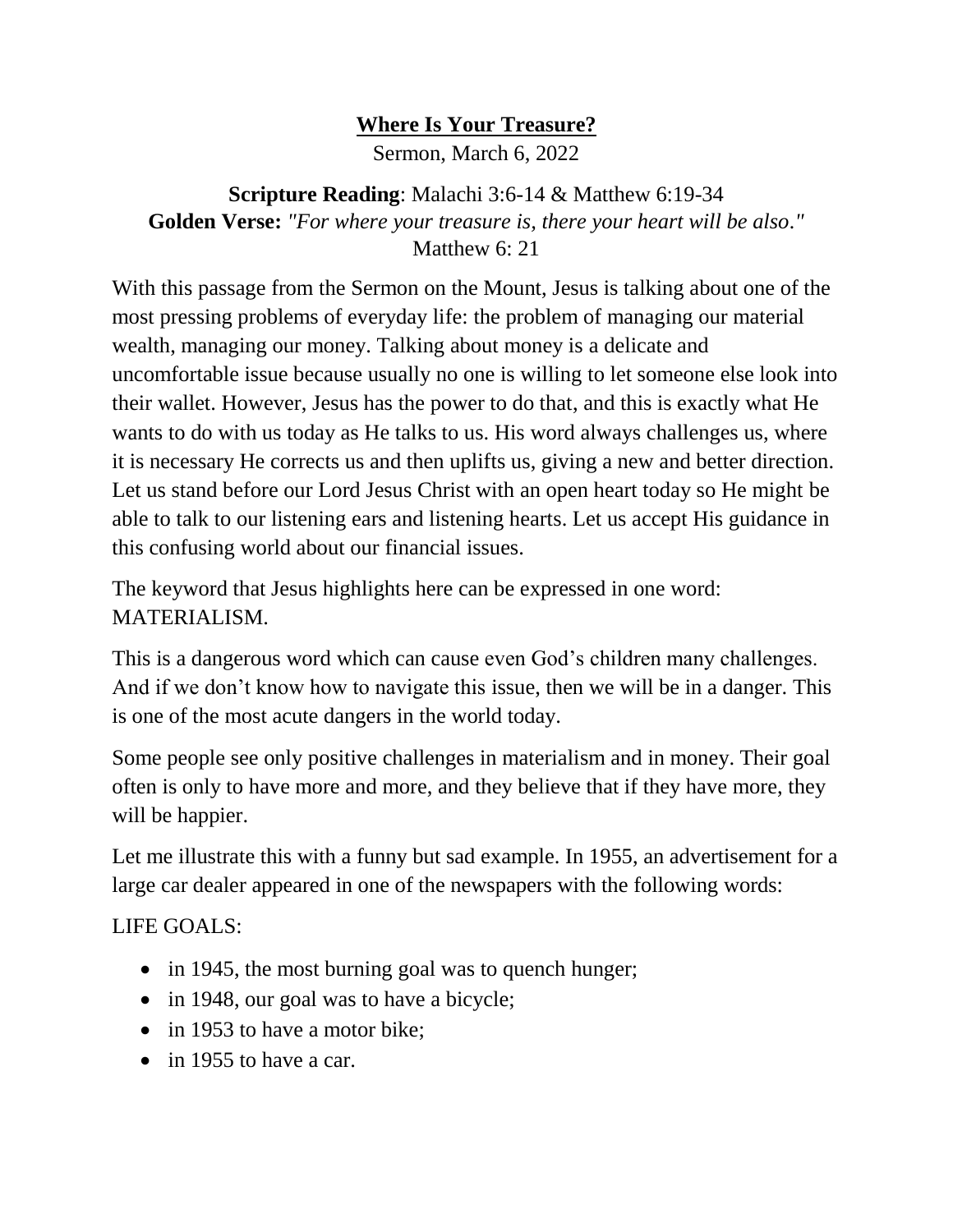That car dealer created this so called "clever advertisement" to sell as many cars as possible, and they did well. But with this advertisement, they not only promoted their cars, but also sold a certain worldview: a worldview about the purpose of life. They were selling a new purpose of life, saying that the purpose of your life should be to have a car. Nothing else, nothing less and nothing more.

Once, somebody did research among young people asking them one question: if a fairy appeared to fulfill just ONE of their wishes, what would they want?

The responses the researcher received were all about material goods. Most of them had only financial desires such as a lot of money, luxury homes, cottages on the Caribbean, yachts, and they went on and on. Only 6% named spiritual values such as contentment, solid character, spiritual peace. The danger is that most people's life goals are only to collect treasures on earth.

Please do not take me wrong and try to understand me correctly. It is not a problem that we have goals and we want something better, a more comfortable and better quality life. Jesus does not want to discourage any of us from working to create and to provide, or even from saving. But He wants us to do all these things in the right way. Jesus does not say: do not gather treasure on earth. What He said is: *"Do not gather treasures ONLY for yourself on earth"* (Matthew 6:19a). The key word in this sentence is for "yourself". The major problem is that we tend to gather goods ONLY for ourselves.

So, the treasure hunt is dangerous only if we want everything and only for ourselves, and for this we sacrifice higher values for it. If we want to earn treasures with a selfish heart and only the treasures will fill our hearts, then we are in trouble.

Jesus said: *"For where your treasure is, there will your heart be also"* (Matthew 6:21). The human's greatest temptation is to pile up earthly treasures and money. The problem is that, after a short while, money can rule over our hearts, our feelings, and our relationships, over thoughts, aspirations, desires, emotions, and moods. In this case, we might have only ONE GOAL and purpose in life: MONEY, and we will do everything to have more. Money will rule over our souls and we will become slaves of money. Money will tell us what to do.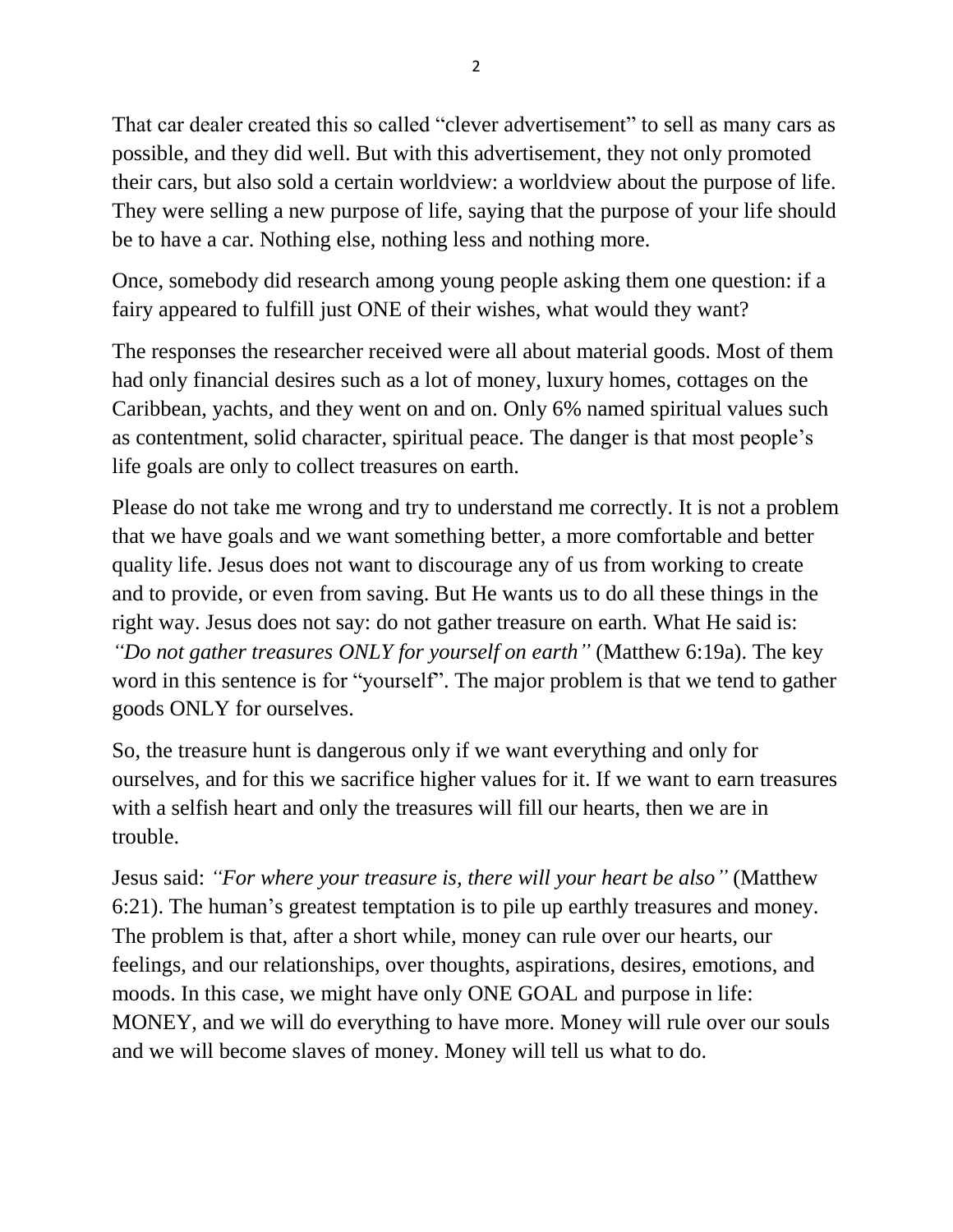It's staggering how much power money can have over us. Money is associated by Jesus with Mammon, which in the pagan world was the evil god of money. This is why Jesus said: *"you cannot serve God and Mammon"* (Matthew 6:24c). Jesus Christ portrays Mammon almost as a competitor to God. You could ask: is that not an exaggeration? Certainly not, because by nature we put our trust in money. People think that if they have enough money, they have everything. This is why we think that we need MORE money. And if we have more money, we feel more secure. We tend to think that, if we have more and more money, we can have everything. For this, money is practically God's greatest rival for us, because it occupies our minds and our hearts. After a while, we start to love money and we have no other major thoughts except around the money. But God wants us to love Him, trust Him, and believe in Him. Also, money says: just love me more; I am a more secure foundation for your life than any nice speculation about divine providence; with me, you get whatever you want; I can fulfill all your wishes; everything is available for money; love me, get me for yourself, then you will do well. Who has not heard this whisper of Mammon somewhere in the hidden corner of his heart? The whole world lives under the spell of this power.

Indeed, money is quite a mystical power. Let's take a bill of \$100. Imagine if this piece of plastic could talk about its journey, what it could say.

- How many hands touched this already to earn it?
- How many hours did you work for it?
- Maybe somebody worked too hard to get it and ended up with a heart attack.
- Maybe somebody used this bill to buy some goods for his family.
- Maybe somebody cheered up a sad person by buying them a gift.
- Perhaps somebody was paying for medication.
- Maybe somebody paid with this for killing drugs.
- Maybe somebody was stealing this money.

How many happy or sad mysteries can be in a single bill? And how much power and desire are around money? How much good and how many bad things can people do to have money or to spend money?

You have money in your hands. What are you doing with money? What is money doing to you and with you? Money is a mysterious power. If you want to solve this problem, please subordinate this great power, your money, to a greater power. You